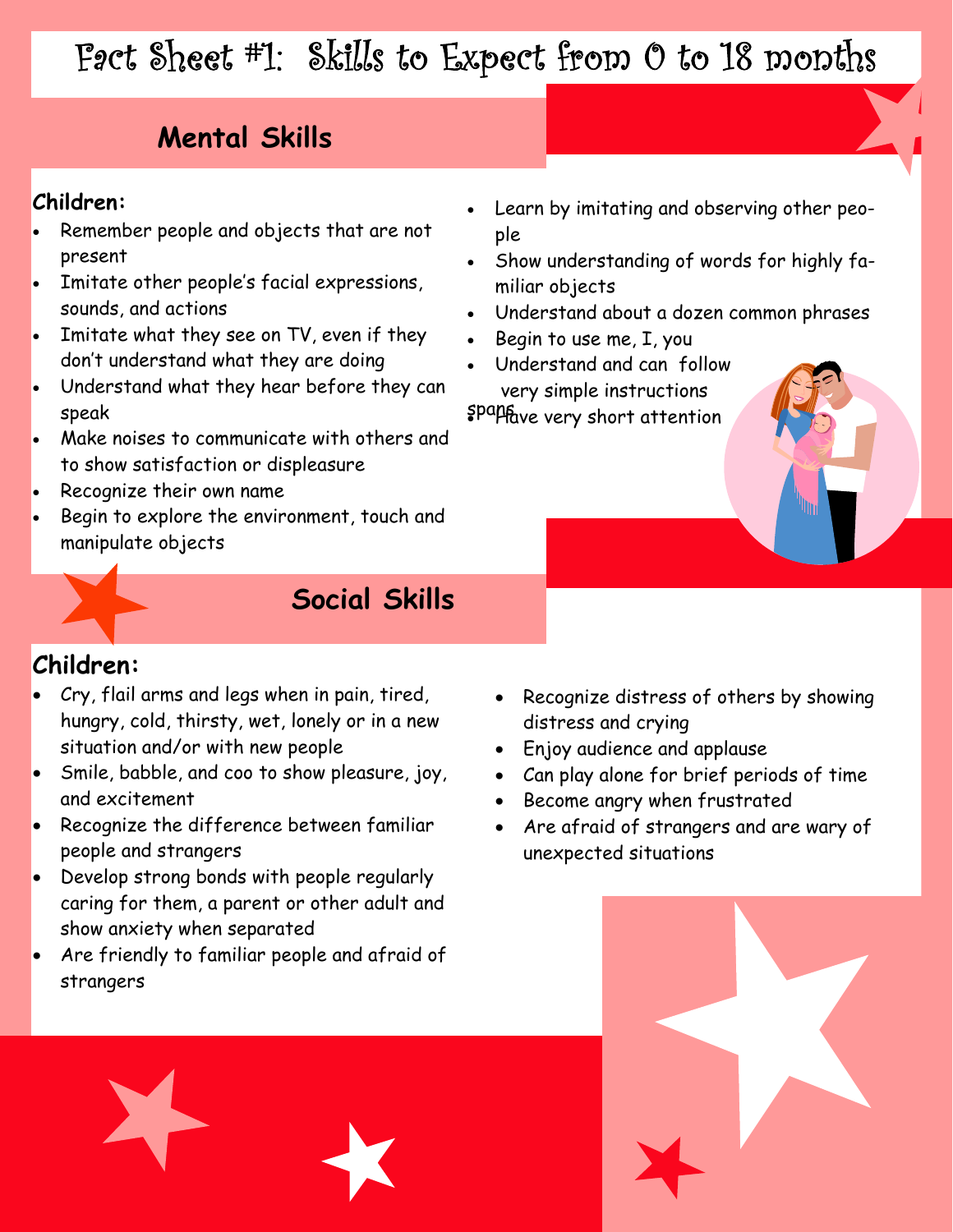- If your baby is distressed and cries, comfort him or her. This will not spoil your child. When babies cry, they need warm and gentle responses to feel secure and safe. This trust forms the foundation for your future relationship with your child.
- Don't punish a crying baby. Be patient; your baby is just trying to tell you that something is wrong. Harsh responses will frighten a baby and make things worse.
- Play with your child every day. Make fun playtime part of your time together.
- Provide toys that are designed for your child's age and are safe. Secure and build trust.

• Talk frequently to your child, use simple direct words, and give positive instructions (Say "Let's play with the rattle" instead of "Don't play with the fork!)

Read simple books to your child every day; those with familiar objects to

stimulate language and communication.

If possible, reduce separations or always have a familiar person caring for your child.



act

against violence

• Create and maintain daily routines to help your baby feel

 **For more information, visit our website at: www.actagainstviolence.org** 



**American Psychological Association**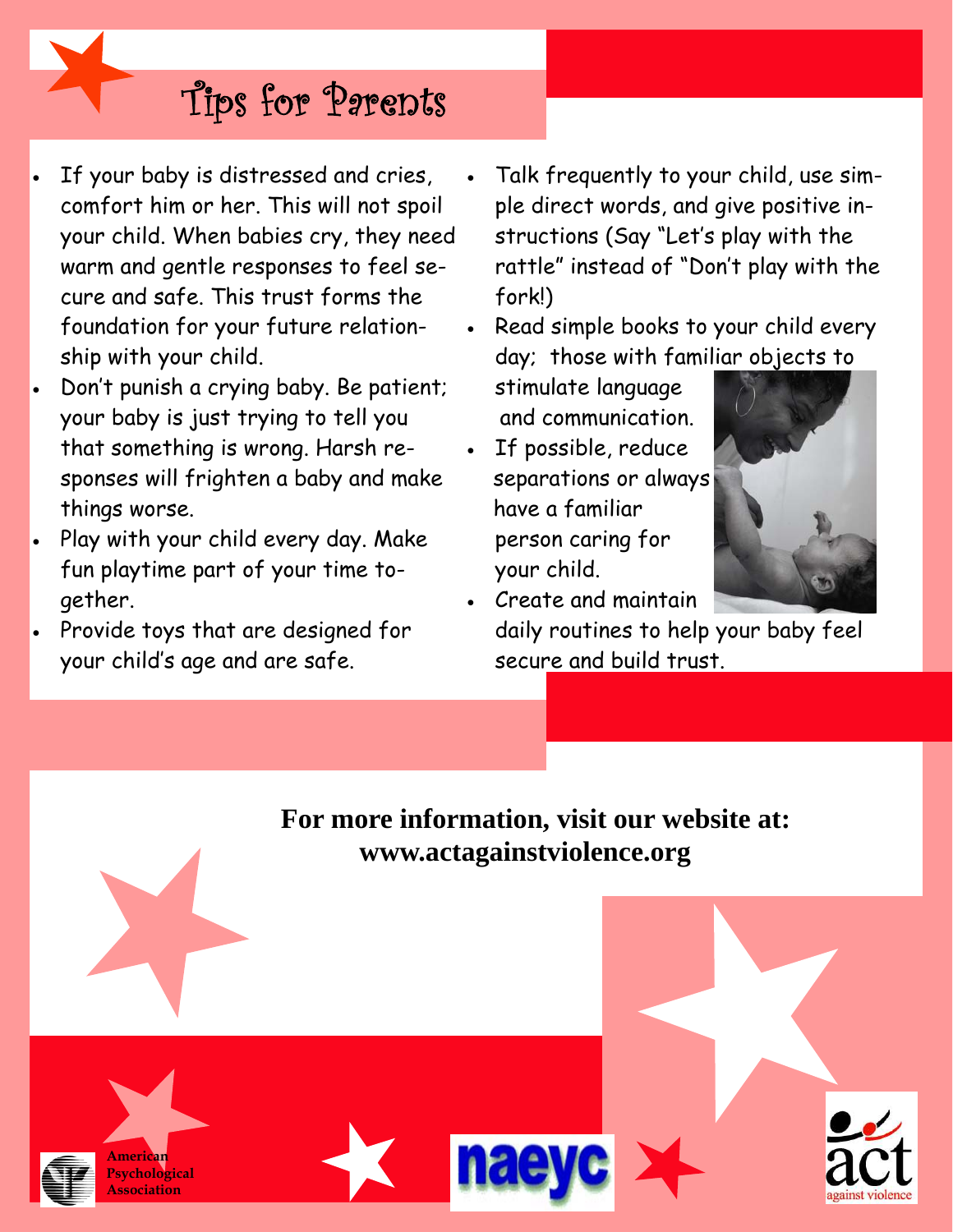# Fact Sheet #2: Skills to Expect from 18 to 36 months

## **Mental Skills**

#### **Children:**

- Have mental images of people and objects that are not present.
- Can use imagination and begin to play pretend games
- Use an object to represent a person, like a doll to represent a mother or a child
- Recount events of the day and imitate actions and events that occurred in the past.
- Has a vocabulary of several hundreds words; can use two- to three-word sentences; repeat words.
- Listen to stories for a short period of time.
- Understand that images and pictures represent real objects and people.
- Have a vague notion of time; still confuse the meanings of today, tomorrow, and yesterday.
- Generally have short attention spans and can be easily distracted.

í

• wrong. Are just beginning to remember rules and don't really understand right from

### **Social Skills**

#### **Children:**

- Are developing a strong sense of themselves as separate individuals.
- Think they are the center of the world.
- Beginning to show signs of independence; can be stubborn and contrary: say NO to adults.
- Are possessive, with strong notions of territory: This is mine! Having difficulty sharing.
- May be having trouble waiting and want things right now.
- Have trouble expressing emotions with words; when frustrated or angry can have tantrums or hit and kick to get what they want.
- Play side by side with others more than cooperatively with them.
- Begin to understand that other people have expectations of them
- Are more aware of feelings of others; enjoying adult's attention.
- Express their feelings through pretend play, make believe play.

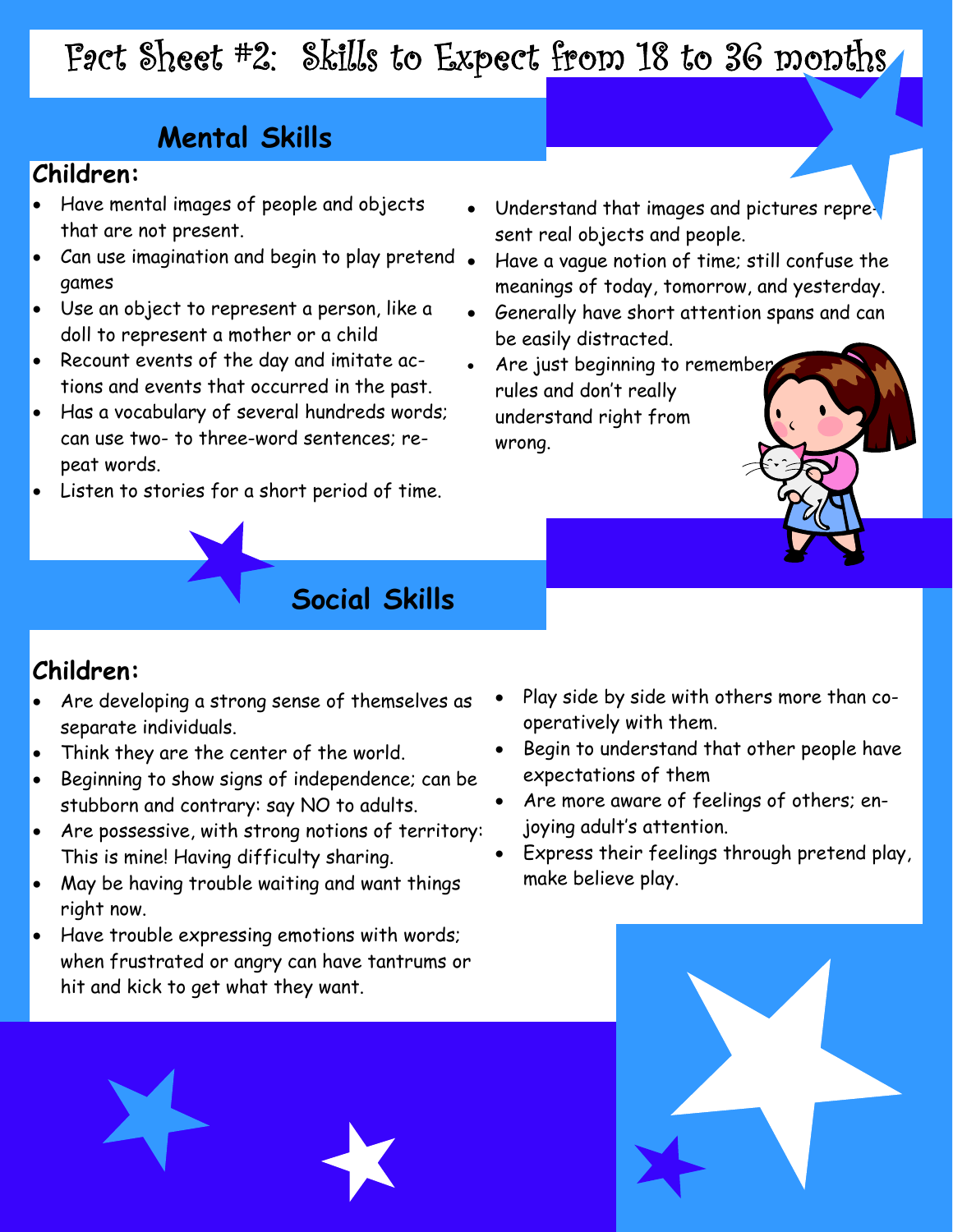- It is hard for children of this age to share things and take turns.
- The best way to deal with dispute over toys is to have more than one toy for them.
- Children of this age are always busy and often cannot do the same thing for long periods of time. Do not expect them to be happy in a place (church, grocery store) or situation (family dinners) or playing with the same toy or the same children for more than  $\frac{1}{2}$  hour or so without your support and attention
- When children fight over the same toy, teach positive and nonviolent solutions: (1) provide another toy or remove the toy; (2) if • Adults should try to save saying that doesn't work, redirect children's attention to something else or take them to another place. Always make it clear that hurting another child is not acceptable.
- Always help your child resolve conflicts by using words to express what is happening ("You want to play with the car and Joanna is playing with the car? Tell her 'I want the car'").
- Tantrums are typical of this age but when they happen,
	- (a) Remain calm; use a few gentle words to calm or distract your child,
	- (b) Don't yell or hit your child
	- © Don't try to talk or teach in the middle of a tantrum,
	- (d) Give little attention or ignore,
	- (e) Shift your child's attention to something else,
	- (f) Stand firm, don't give in to tantrums;

í

- try never to reward a tantrum.
- (g) Try to understand the causes
- NO to situations involving safety and emotional wellbeing. In other situations, give choices

 **For more information, visit our website at: www.actagainstviolence.org** 

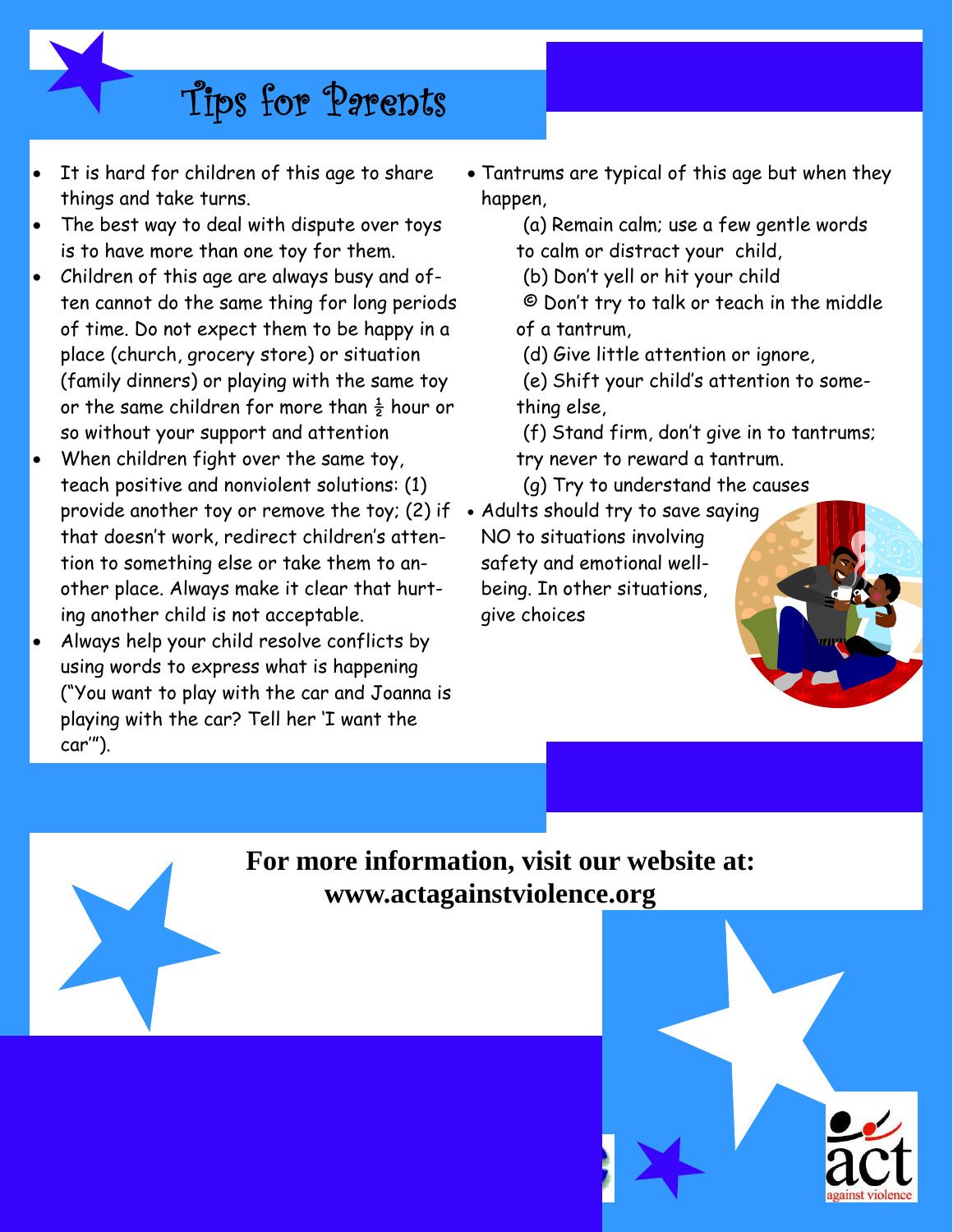## Fact Sheet #3: Skills to Expect from 3 to 5 years

### **Mental Skills**

#### **Children:**

- Can think about objects, people, and events without seeing them
- Although less than before, still think they are the center of the world and have trouble seeing things from someone else's perspective.
- More able to use words to express thoughts and feelings and to share experiences
- Talk to themselves out loud as a way to control their behaviors
- Can think of events in the past or those yet to happen
- Begin to think ahead and plan their actions; of-<br>tired unless there is<br>actions that are not too complicated<br>adult guidance
- Starting to see the difference between things they see and what they really are (a stuffed dog is not a dog)

#### **Social Skills**

#### **Children:**

- Can read and interpret emotions of others; can tell when someone is angry or upset,
- Can't understand abstract emotions like pity, greed, gratitude
- Use different ways to control their own emotions: close their eyes and ears; remove themselves from the situation; sometimes can resist temptation to respond to whatever is disturbing them
- ause • May develop first true relationship because friends become very important.
- How they play: At age 3, they typically play near a friend, find it difficult to take turns and to share things; at age 4, they may begin cooperative play, still difficult to share but begin to understand turn taking, begin to offer things to others; at age 5, enjoy playing with other children, often cooperate well, have special friends,
- Use less physical aggression than when younger
- Starting to see the relationship of cause and effect (If I do this, then that will happen)
- Ask a lot of why, how, when questions
- Learn by imitation, observation, and by exploring, creating, and doing things
- Understand that breakfast is before lunch; lunch is before dinner, etc
- Beginning to understand before/after; up/ down; over/under; today, yesterday, and tomorrow
- Can't play or do something for too long or



adult guidance become bored and

- Use more often verbal aggression like insults, threats, teasing to hurt other children; bullying appears: they understand the power of rejection
- Understand social rules and can act in accordance to them
- Are eager to carry out some responsibilities; offer to help
- Understand that praise or blame happens because of what they do
- Begin to understand the difference of doing things "on purpose" and "by accident"; focus more on the damage than on the intentions of the perpetrator
- By age 4, begin to have a sense of their ethnic identity and of the ways their social group is perceived in the society
- Increased capacity to use imagination; can imagine terrible things can happen to them and can lead to fear; nightmares can happen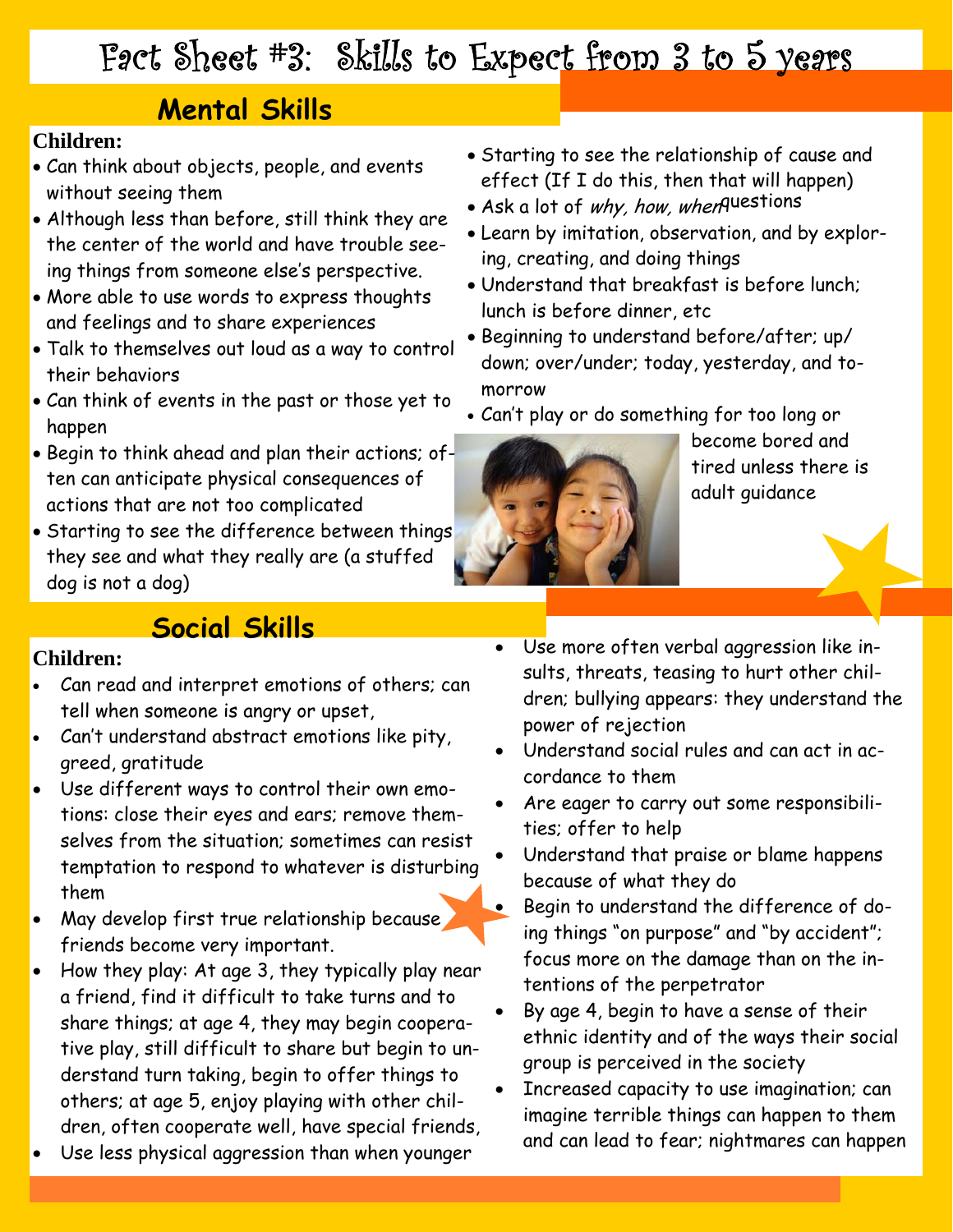- Teach your children to use words when they are angry, sad. ("You are sad because grandpa is gone")
- Ask your children to show angry, mad, sad, happy, surprised feeling using their faces and tell you what makes people feel that way
- Ask your children to draw a picture of their mad feelings and talk about them
- Give your children opportunities to accomplish something like organizing toys and books, helping with making up the grocery list; delivering short messages to others, giving their own ending to a story in a book
- Help your children cope with fantasy fear by pointing out the difference between reality and fantasy
- Keep your children away from situations that create real fear such as seeing violence in the home or neighborhood, watching violence on TV, and receiving physical punishment

• When there is a fight: (a) Stop the fighting, go first to the child that is injured to calm him or her (b) Use time out to calm down the child who is the aggressor (No more than one minute for each year of the child's age)

(c) When both children are calm, talk to them and ask: What happened? What is each one feeling? Ask them to think of a solution; tell that it's OK to be angry or mad but not to hurt

(d) Praise both children for thinking of a solution. Remember to show your love and care even though you disapprove of their behavior



 $\frac{1}{\mathrm{2C}}$ 

against violenc

 **For more information, visit our website at: www.actagainstviolence.org** 



**American Psychological Association**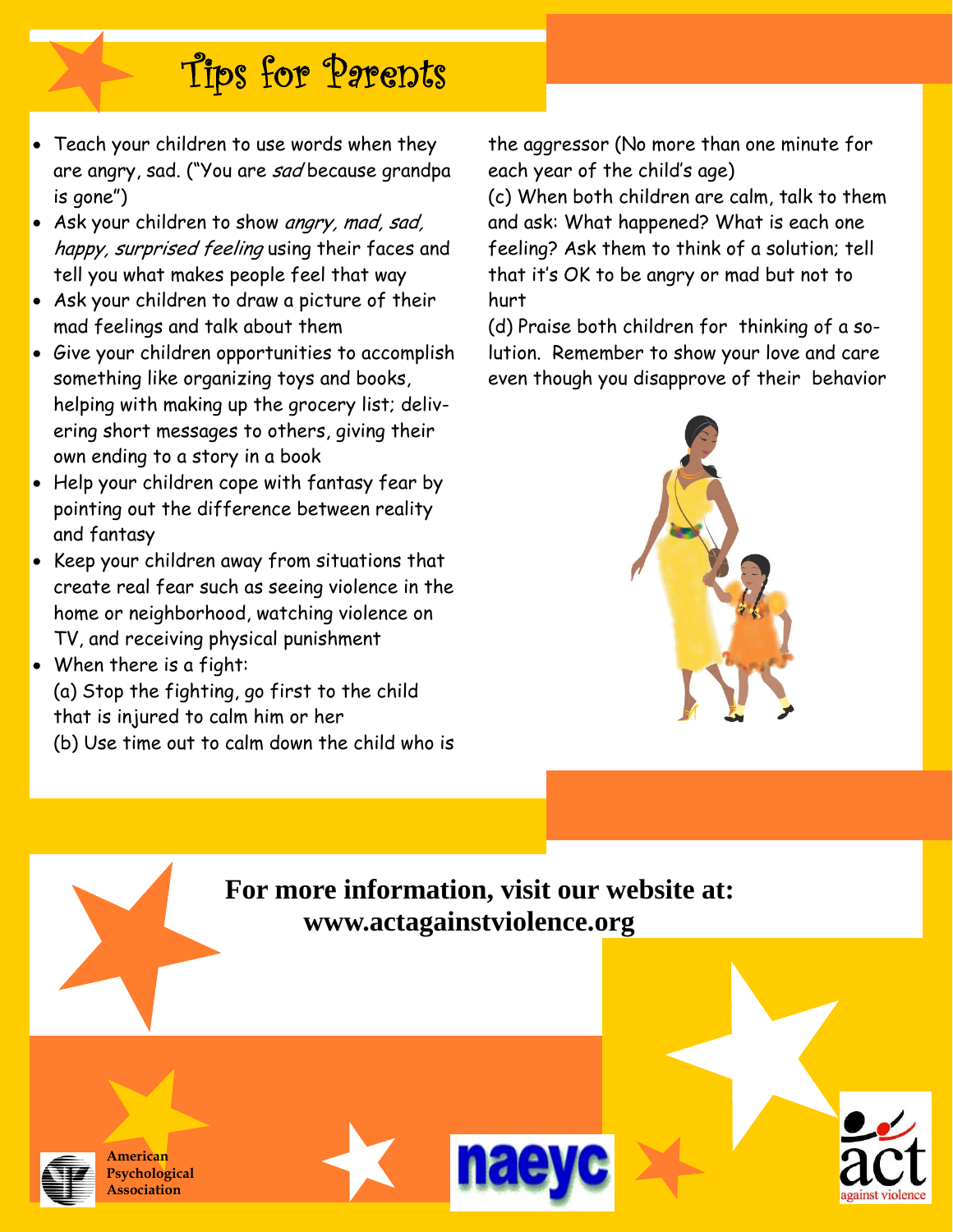# Fact Sheet #4: Skills to Expect from 6 to 8 years:

#### **Mental Skills**

#### **Children:**

- Become able to understand the viewpoint of others: are aware that others can have different thoughts
- Can focus on several aspects of a problem at a time
- Can concentrate on what they do for longer periods of time
- Increased problem-solving ability, but not yet like an adult
- Can think of simple plans before acting. For example, when inviting friends over to play, children can plan in advance what games they will play
- Can begin to understand time and the days of the week; by age 8 can place events in time sequence
- Improved short- and long-term memory
- Can speak and also write; by age 8 have a vocabulary of 20,000 words and learn an average of 20 new words a day; can also understand that a word may have different meanings
- Can communicate better and longer with others, express themselves, and understand things.
- Can better understand and internalize moral rules of behavior (right/wrong; good/bad; wonderful/terrible)
- Begin to understand that what is fair is related to merit: who works harder deserves special treat
- Are better able to empathize with other people and accept the idea of giving special consideration to those in greater need

#### **Social Skills**

#### **Children:**

- Are able to view themselves based on: how they perform in school; capacity to make friends; and their physical appearance
- Understand they can feel two emotions at the same time (I like Jenny but I hate how she talks to me)
- Are intensely interested in peers, prefer same sex friends; develop friendships marked by give and take, mutual trust, and shared experiences
- Feel that belonging and acceptance by peers is very important. (Children may look more for peers than to adults for gratification)
- the objective • Play is no longer just fantasy play where imagination is the key element; more often children choose rules-based games where the rules are the key element and wining the game is more frequently

• Have great concern with justice and fairness; what is fair or equal is important and some children may try to get even and become verbally or physically aggressive

• Continue to develop social skills like empathy and compassion

• Become more able to do things by themselves and as a result, their relationship with parents changes